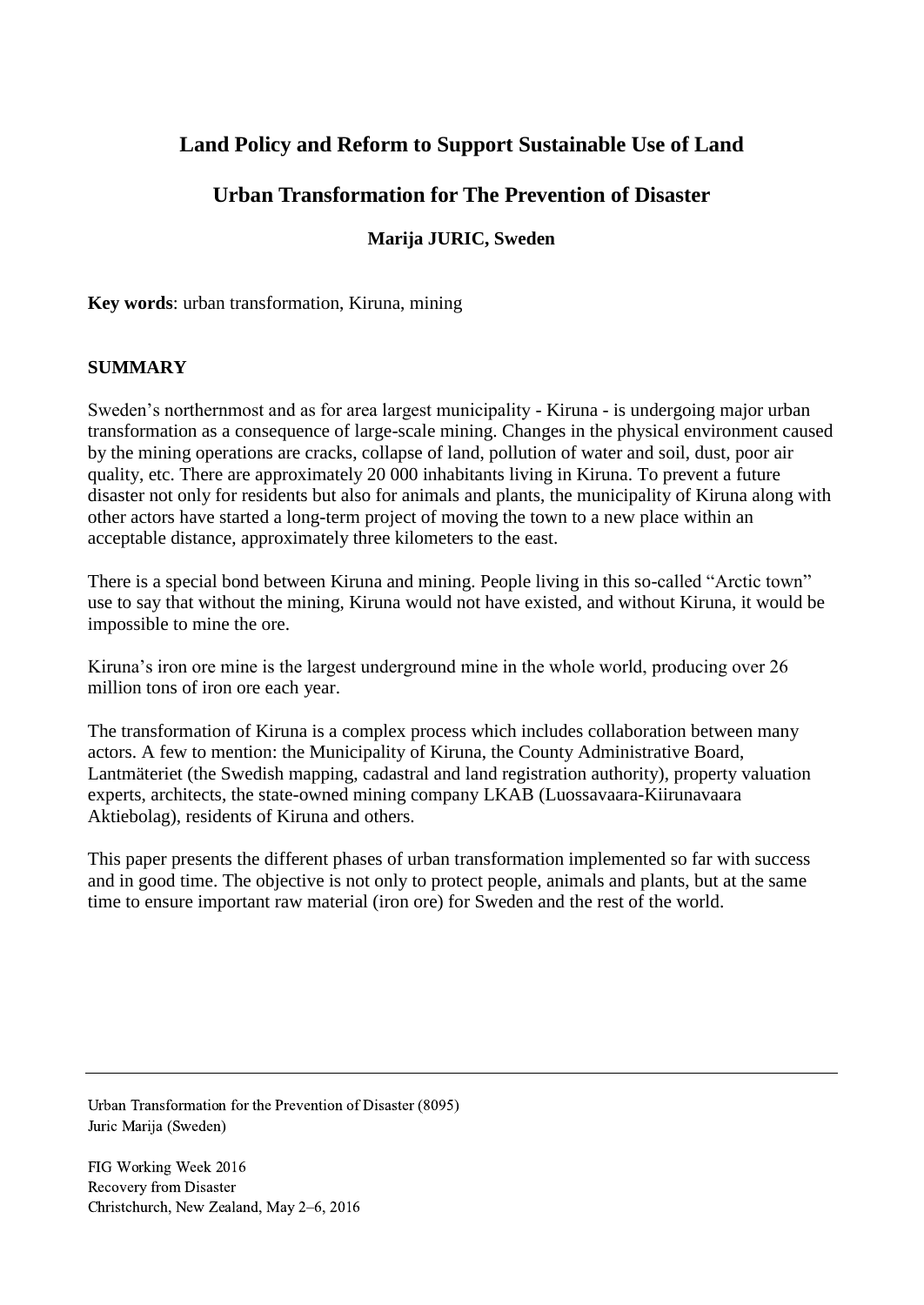# **Urban transformation for the prevention of disaster**

## **Marija JURIC, Sweden**

### **1. BACKGROUND – KIRUNA AND THE MINE**

Long before Kiruna became a city, the area has been populated by the Sami people. Sami is a group of natives who came to the northern parts of Sweden, Norway, Finland and Russia after the inland ice cap retreated. Main occupation of the Sami was and even today is reindeer herding. Existence of iron ore in the ground around Kiruna was known already during the 1700s. Because the area was too far away, there was no option to begin to mining the ore. There was no railway and the roads were in poor condition, often non-existent.

Mining of ore commenced under the 1800's during the summer time because of the cold weather in the winter. Transportation was handled during the summer with the help of reindeer and horses.

Problem with the transportation was solved under lately 1800's by building railway from Luleå on the Swedish coast to Narvik on the Norwegian coast.

Industrial company LKAB (Luossavaara-Kiirunavaara Aktiebolag) was founded in year 1890 in order to take advantage of the richness of the iron ore. This led to that Kiruna became a city year 1900. Very fast LKAB became an important factor in Swedish export industry and industrial development. Year 1976 the Swedish government became the owner of LKAB.

LKAB helped financially to build houses and provide jobs to residents. This led to that the inhabitants had a reason to stay and settle in the vicinity of the mine. Kiruna became a major center of iron ore extraction and mining industry.

Today is the LKAB, often called "The Kiruna mine" the largest underground mine in the whole world, producing over 26 million tons of iron ore each year. In December 2015 LKAB celebrated 125 years of successful mining.

There is a special bond between Kiruna and mining. People living in this so-called "Arctic town" use to say that without the mining, Kiruna would not have existed, and without Kiruna, it would be impossible to mine the ore.

Today Kiruna is Sweden's northernmost and as for area largest municipality with about 20 000 residents. Located about 145 km north of the Arctic Circle, Kiruna is also a very popular touristic destination that offers experience of polar night and the midnight sun among others attractions such as the Ice Hotel, sledge dogs rides, snow scooter tours, skiing and snowboarding, impressive mountain scenery, reindeer grazing, etc. The many lakes in the area around Kiruna create opportunities for fishing and kayaking in the summer.

Urban Transformation for the Prevention of Disaster (8095) Juric Marija (Sweden)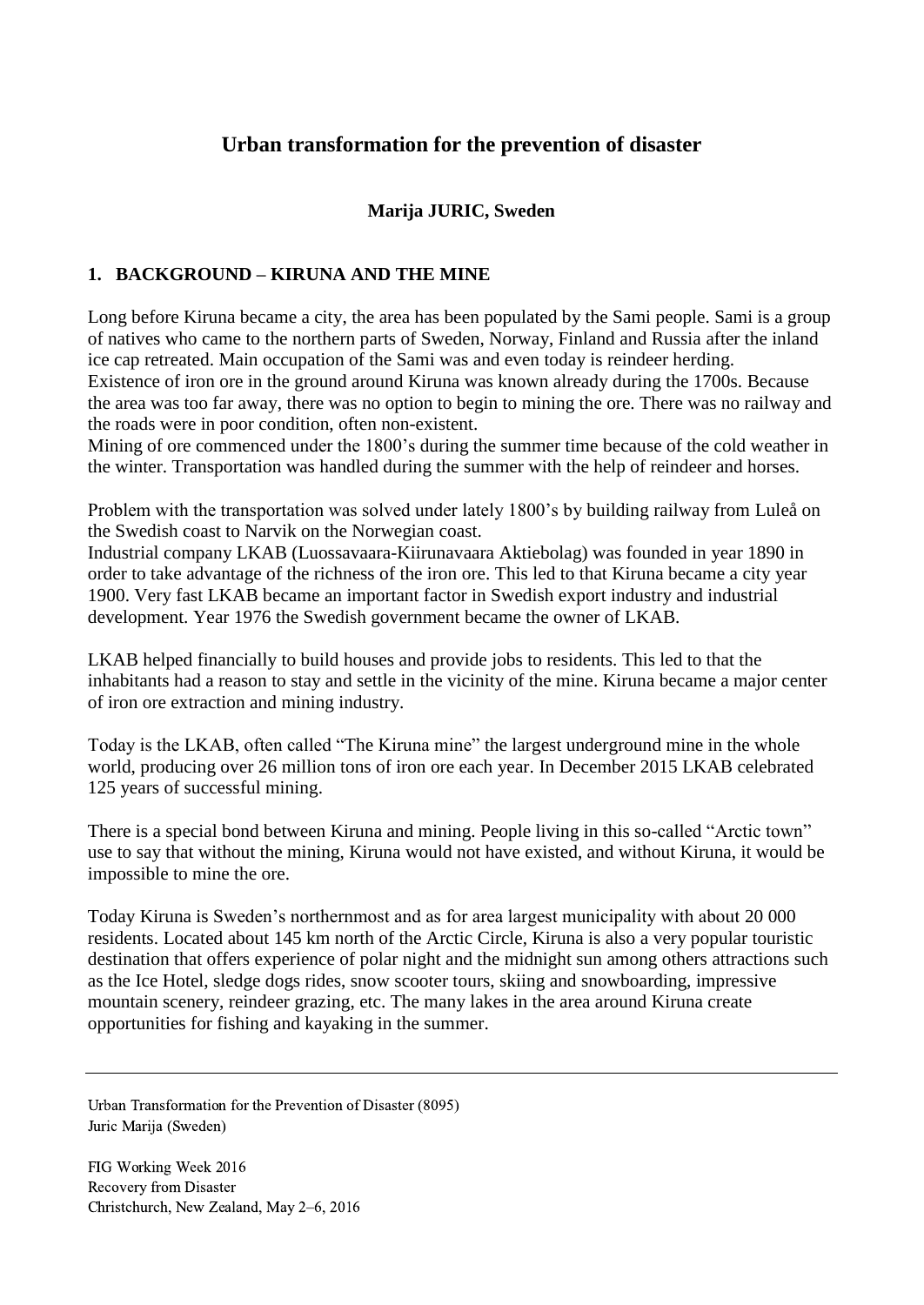The natural resources that surround the city of Kiruna are an important prerequisite for industry in Kiruna.

Today Kiruna is undergoing major urban transformation as a consequence of large-scale mining. Changes in the physical environment caused by the mining operations are cracks, collapse of land, pollution of water and soil, dust, poor air quality, etc.

The question that everyone started asking was - what needs to be done to prevent disaster?



(Part of the picture - source: NyTeknik. Image by: Ingemar Franzén)

# **2. URBAN TRANSFORMATION – DIFFERENT PHASES OF THE PROJECT**

# **2.1 Beginning of project**

Year 2004 LKAB announced that mining of ore had come to such level that continued mining would jeopardize security of the city and that therefore the city needs to be relocated. Over 3000 apartments and almost 200 000 square meters facilities for service, retail and municipal activities will be affected by year 2035.

After long discussions the City Council decided year 2011 to move the town to a new place within an acceptable distance, approximately three kilometers to the east. The same year the municipality of Kiruna requested to acquire new land owned by the state to build the new Kiruna.

The ongoing project has been given the name: Urban transformation of the city of Kiruna. This is a huge project where a lot of surveys, permits, decisions and projects must be coordinated. The

Urban Transformation for the Prevention of Disaster (8095) Juric Marija (Sweden)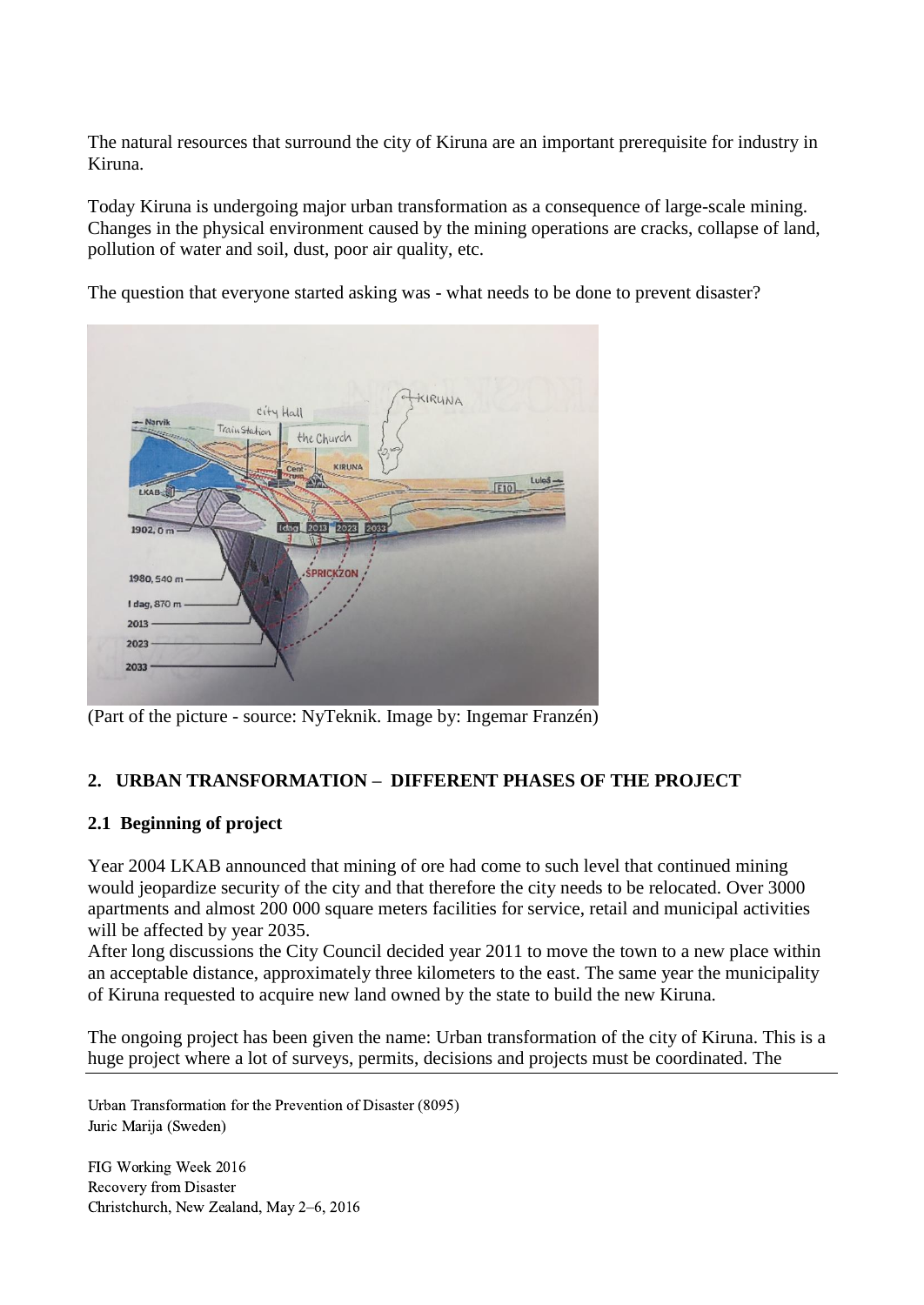Municipality of Kiruna decides over the detailed development plan and how the new community should look. The urban transformation is a collaboration between several actors and stakeholders, such as the County Administrative Board, Lantmäteriet (the Swedish mapping, cadastral and land registration authority), the Swedish rail administration authority, property valuation experts, architects, residents of Kiruna and others.

The next step was to announce an architectural competition to find a strategy for urban transformation. The winning proposal will be the basis for municipal work with a new structure plan by year 2013. Tasks during the competition were to come with ideas considering:

- Description of a vision for the "new Kiruna" should be durability, attractiveness and identity. The vision should embrace growth and robust patterns of life.
- Description of a strategy and basic sustainable structure for how urban transformation should take place to the east in a dynamic value creation process, where the new and the existing form a unity.
- To provide suggestions on how to design a sustainable, inspiring and pleasant city center.

The White architecture firm won the competition with their project called "Kiruna 4-ever". In short, the project aims for a mixed city where new homes will be built in varying tenure and price levels. The city will be build step by step. The project expresses a desire to buildt a sustainable society based on ecological, social and economic aspects. Buildings must be energy efficient and built with recycled and local materials wherever possible. Waste heat from the mining operation will be used to

district heating and ecosystem services. Selection of plant species and biological diversity should be considered when planning green surfaces (Kiruna municipality, 2012).

### **2.2 Collaboration between Kiruna municipality and LKAB**

In February 2011, two agreements were entered between Kiruna and LKAB. One of the agreements is a civil contract governing expenses and the other is an implementation agreement that manages the transformation of the area from the current operations/activity to parkland and finally to the industrial park. Furthermore, Kiruna Municipality council decided about a detailed development plan for area called "Gruvstadspark 1".

In June 2014 the City Council adopted in Kiruna civil contract "Gruvstadspark" part 2 between Kiruna and LKAB, an agreement about how parts of the city should be phased out and how the new areas will be developed (LKAB, 2015).

In the spring of 2015 the Municipality of Kiruna and LKAB presented proposal on purchase schedule and resettlement schedule for the center of Kiruna. Along with the contract "Gruvstadspark" part 2 and the development plan for the new Kiruna everything is now ready for to start urban transformation before dismantling of the housing.

Urban Transformation for the Prevention of Disaster (8095) Juric Marija (Sweden)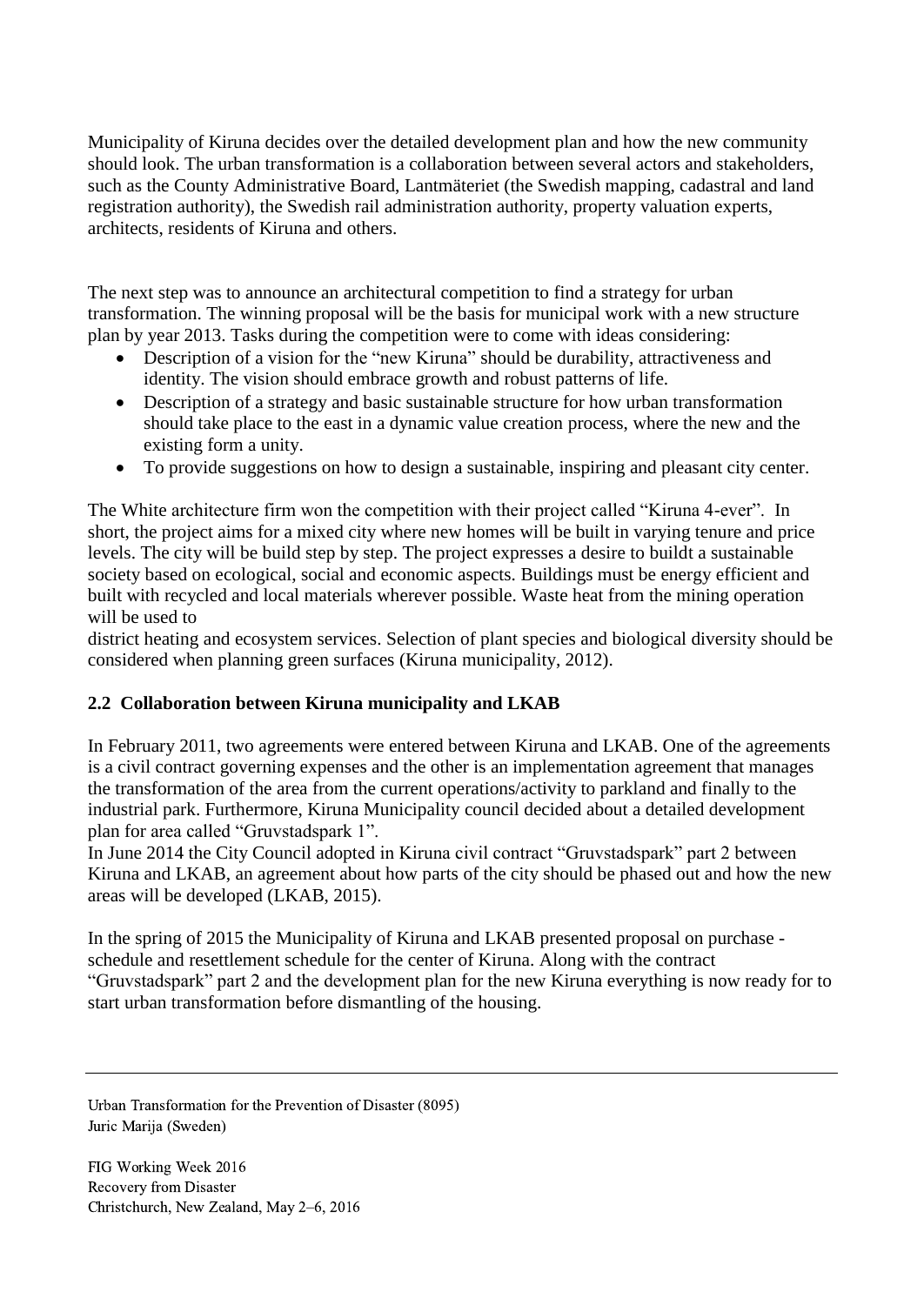#### **2.3 Lantmäteriet's role in the project**

In recent years, Lantmäteriet (the Swedish mapping, cadastral and land registration authority) has greatly expanded workforce in Kiruna. Working as a cadastral surveyor in Kiruna means to try all kinds of cadastral adjudications in the property formation and gives a good insight into the work of municipality and LKAB's work on urban transformation. The cadastral surveyor gets also a good understanding of how individuals and other parts affect the project and each other during the project of urban transformation.

Work already completed by Lantmäteriet:

- Rights to Kiruna's new waste water management and electricity supply system are formed one of the largest investment network, carried out in Sweden and comprises a total of 60 km new wiring.
- Approximately 15 km of the railway has moved to crack-free land. This was a huge investment that was inaugurated in August 2012.
- Land owned by the municipality of Kiruna is being with help of reallotment transferred over to LKAB's property to enable for future mining (Lantmäteriet, 2013).

As soon as the new detailed development plan becomes final, it will mean even more work for the Lantmäteriet such as implementing subdivisions, reallotments, formation of joint facilities and utility easements, etc.

### **3. CONCLUDING REMARKS**

The implementation of the different phases in urban transformation in Kiruna is ongoing, and the interest among locals and rest of the world is as high as ever. The fact that planning began in good time, before it was too late, serves a good foundation to further development.

#### **REFERENCES**

Kiruna municipality (2012), *Architecture competition brief*, Planning office, Kiruna, 9 Februari 2016.

Lantmäteriet, the Swedish mapping, cadastral and land registration authority (2013), Report: *A lot of work for the relocation of Kiruna*, Stockholm, 8 February 2016.

LKAB (2016), Department of urban transformation, *Borders and lines that guide the planning,*  available: [https://www.lkab.com/sv/Framtid/Samhallsomvandling,](https://www.lkab.com/sv/Framtid/Samhallsomvandling) viewed 8 February 2016.

Urban Transformation for the Prevention of Disaster (8095) Juric Marija (Sweden)